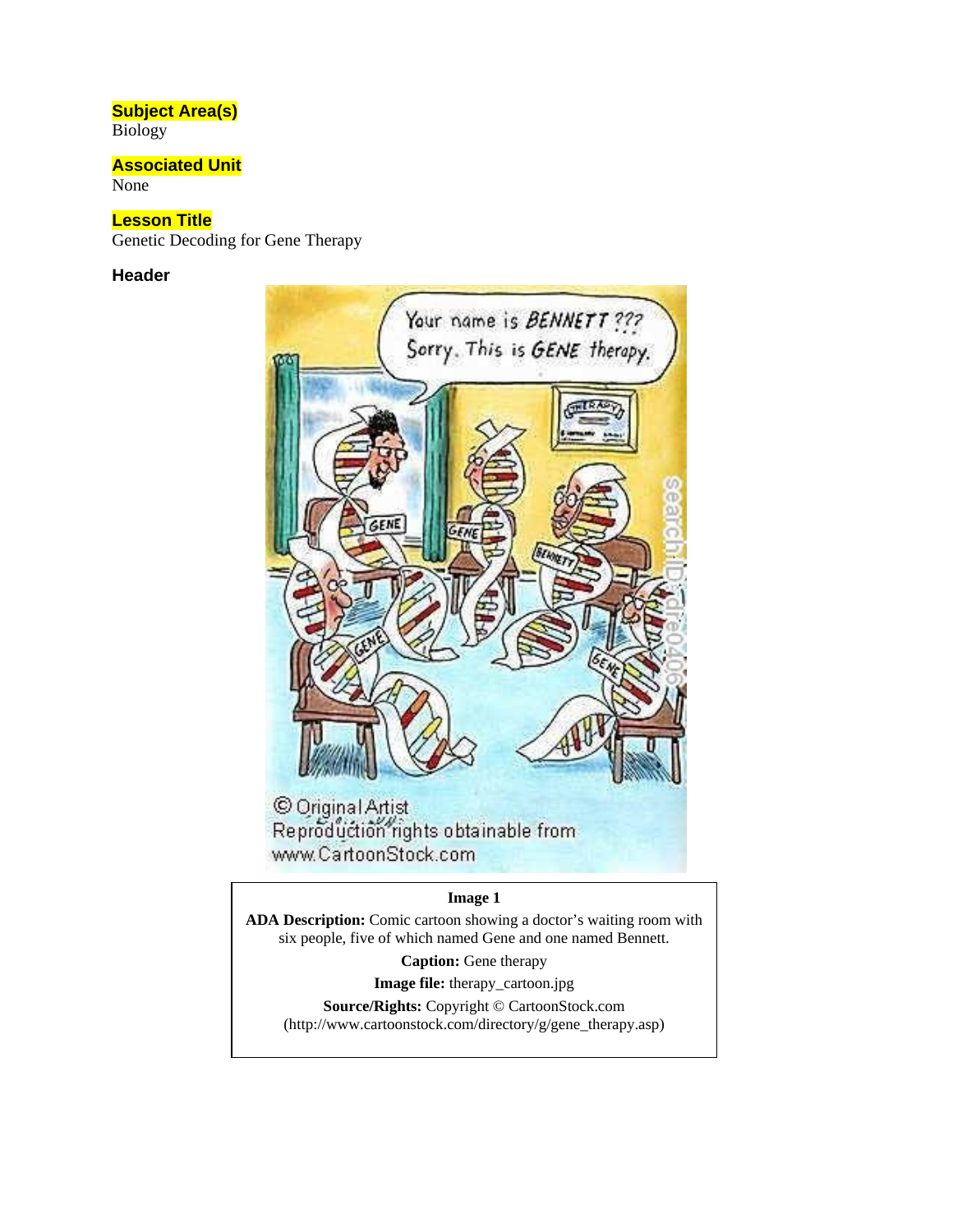# **Grade Level 10 (9-12)**

**Lesson #**  $\qquad$   $\qquad$  of  $\qquad$ 

#### **Lesson Dependency**  None

#### **Time Required**

50 minutes

### **Summary**

The study of genes and their functions has the potential to reveal the initiation mechanism of a wide variety of diseases that are associated with defective genes. As genes are made up of tens of thousands of nucleotide bases (adenine  $(A)$ , thymine  $(T)$ , cytosine  $(C)$ , guanine $(G)$ ) arranged in a particular order, decoding the entire sequence that defines a particular gene can be daunting task that requires a large amount of time. New techniques such as the DNA microarray allow for the rapid sequencing of genes and are based on recent advancements in nanotechnology fabrication. This lesson introduces students to the concept of rapid DNA sequencing using the DNA microarray and DNA hybridization. The activity associated with this lesson is based on an online interactive demonstration showing the steps involved in the DNA microarray analysis.

### **Engineering Connection**

Chemical engineers and biologists use genetic manipulation to study the role of genetic diseases and the predisposition of certain individuals to certain disease. Also, genetic manipulation is increasingly used to design plants that are immune to certain bacteria or pests and that grow faster and produce more, one of the most notorious examples being corn. Complex experiments are used to study the role of the genes in the functioning of cells and tissues. Nanotechnology and the manufacturing of nano-sized devices play a critical role in the genetic sequencing and analysis.

### **Engineering Category** = #1

Choose the category that best describes this lesson's amount/depth of engineering content:

- 1. Relating science and/or math concept(s) to engineering
- 2. Engineering analysis or partial design
- 3. Engineering design process

### **Keywords**

DNA hybridization, DNA microarray, gene decoding, gene sequencing

### **Educational Standards**

Biology: Texas Essential Knowledge and Skills (112.34. Biology, Beginning with School Year 2010-- 2011)

(6) Science concepts. The student knows the mechanisms of genetics, including the role of nucleic acids and the principles of Mendelian Genetics. The student is expected to:

(A) identify components of DNA, and describe how information for specifying the traits of an organism is carried in the DNA;

(B) recognize that components that make up the genetic code are common to all organisms;

(E) identify and illustrate changes in DNA and evaluate the significance of these changes;

(H) describe how techniques such as DNA fingerprinting, genetic modifications, and chromosomal analysis are used to study the genomes of organisms.

### **Pre-Requisite Knowledge**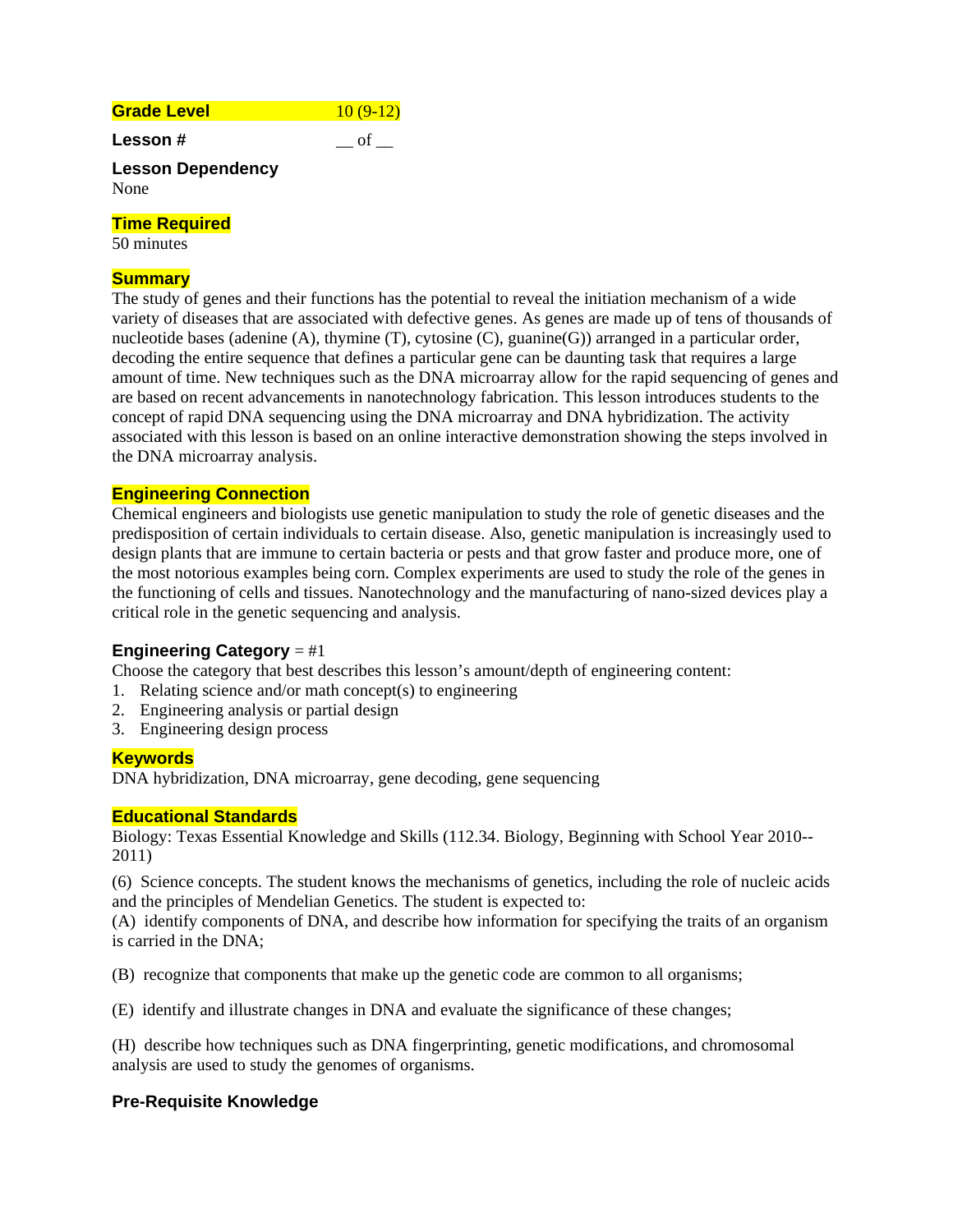Basic knowledge of DNA and gene expression: students must know that genes are segments along the DNA, DNA is a double stranded (helix) molecule made of nucleotide bases (A, T, C, G), base pairing rules (A-T, C-G), gene expression (from DNA to messenger RNA (mRNA) to translation in the ribosome to protein).

#### **Learning Objectives**

After this lesson, students should be able to:

- think of DNA or genes as genetic information that is encoded in a unique sequence of As, Ts, Cs, Gs on a tape (the DNA strands)
- know that many diseases result from proteins that don't function properly (misfolded, denatured proteins)
- know that protein defects are likely a result of genetic mutations in the genes that produced that protein
- know that genetic mutations are changes in the sequence of the nucleotide bases

#### **Introduction / Motivation**

Genetic mutations happen naturally or as a consequence of environmental factors such as radiation or chemical intoxication. Although some mutations are harmless as they involve DNA sequences that are not critical for the functioning of cells, most of the mutations have deleterious effects on the cells and the organism. As gene expression results in the manufacturing of proteins which are essential the functioning of cells, a mutation in the gene sequence (e.g., point mutation: A is replaced by  $C$ ) can result in a modified protein. If this modified protein is involved in important cell processes such as division, it can have an important impact on the cell behavior. Most diseases are a result of defective proteins and many of these defects are a direct result of genetic mutations.

New strategies to eradicate or treat diseases include the identification of the genes responsible for the diseases and the replacement of the mutated genes with healthy ones. This relatively new idea is known as gene therapy, and, although its prospects are promising, there are still many obstacles to overtake until safe clinical implementation can be achieved.

One important part of gene therapy involves gene sequencing, or decoding. Comparing the sequences of a mutated and a healthy gene can pinpoint the genetic mutations that are responsible for a particular disease. Because genes are very long strands of nucleotide bases, it takes a long time to decode their sequence. The DNA microarray was introduced as a relatively cheap and fast method to decode, in parallel, segments of a gene.

The idea behind the DNA microarray is very simple as it is based on the nucleotide base pairing. An unknown genetic sample is poured over an array of hundreds of wells, each of which containing genetic code with a known sequence. If there is a match between the unknown sequence and the sequence inside one of the array's wells, then the unknown sequence or part of it can be decoded. The fabrication of the microarray is a complicated process based on nanotechnology advancements that would not have been possible a few decades ago. This lesson shows students how advancements in nanotechnology can improve the understanding of life and can help find answers and cures for diseases such as cancer, diabetes and genetic disorders.

#### **Lesson Background & Concepts for Teachers**

The genetic information stored in the DNA is used to manufacture proteins, which, in turn are used by cells. The DNA molecule can be thought of as a long tape made from nucleotide bases (A, T, C, G). Genes are segments of DNA of different lengths that undergo transcription into messenger RNA (mRNA) which is then used by the ribosome to produce proteins. A point mutation in the gene sequence (let's say adenine is replaced by cytosine) that is used for protein synthesis will result in a change in the amino acid chain that makes up the protein and can result in a defective or inactive protein and/or enzyme. As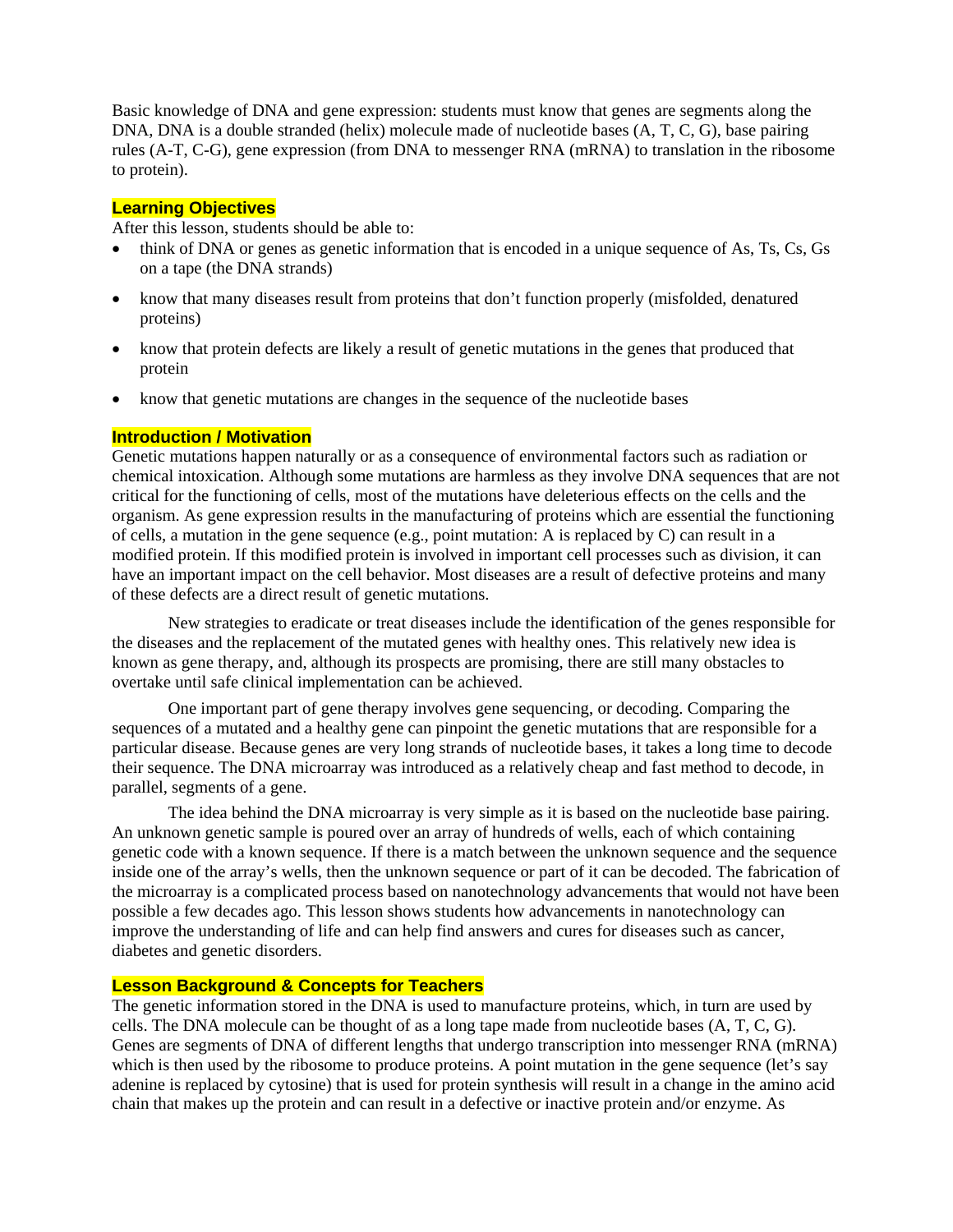scientists have gained better knowledge of how cells function, they have come to the conclusion that most of the diseases are a direct result of defective or inactive proteins and enzymes. One strategy to fix bad proteins and enzymes is to fix the bad or mutated genes that are responsible for their synthesis. To achieve this, scientists must know the exact sequence (the unique order of A, T, C, and G) that define the healthy gene and the mutated gene to identify the locations of gene mutation.

The DNA microarray analysis is a fast and efficient method to decode segments of genes. This device consist of a table (array) of very small wells and each well is filled with a particular strand (single strands) of complementary DNA (cDNA) whose genetic sequence is known (Figure 1). Single strands cDNA extracted from cells with bad genes and cells with healthy genes are inserted into the array and distributed in each well. If the samples of cDNA find their complementary sequences in one the wells then they will attach to them. Using biotin molecules and biomarkers such as fluorescence proteins that glow when the two cDNA strands are bounded, the base sequence of the sample cDNA can be found by taking the complement of the known cDNA sequence from that particular well. Because a typical DNA array contains thousands of such wells, a large number of cDNA sequences can be analyzed at the same time.

> **Sample DNA (from PCR Pathogen DNA Fluorescent Dyes** Pathogen-specific<br>DNA Sequences **Microarray Chip** Since pathogen DNA is present in the sample **Fluorescence observed Hybridization occurs**

**Image** 1 [note position: left justified, centered or right justified]

#### **Figure 1**

**ADA Description:** Diagram showing the principles behind the microarray. **Caption:** Figure 1. DNA microarray principle **Image file:** microarray.jpg **Source/Rights:** Copyright © ISAAA (http://www.isaaa.org/resources/publications/pocketk/22/default.asp)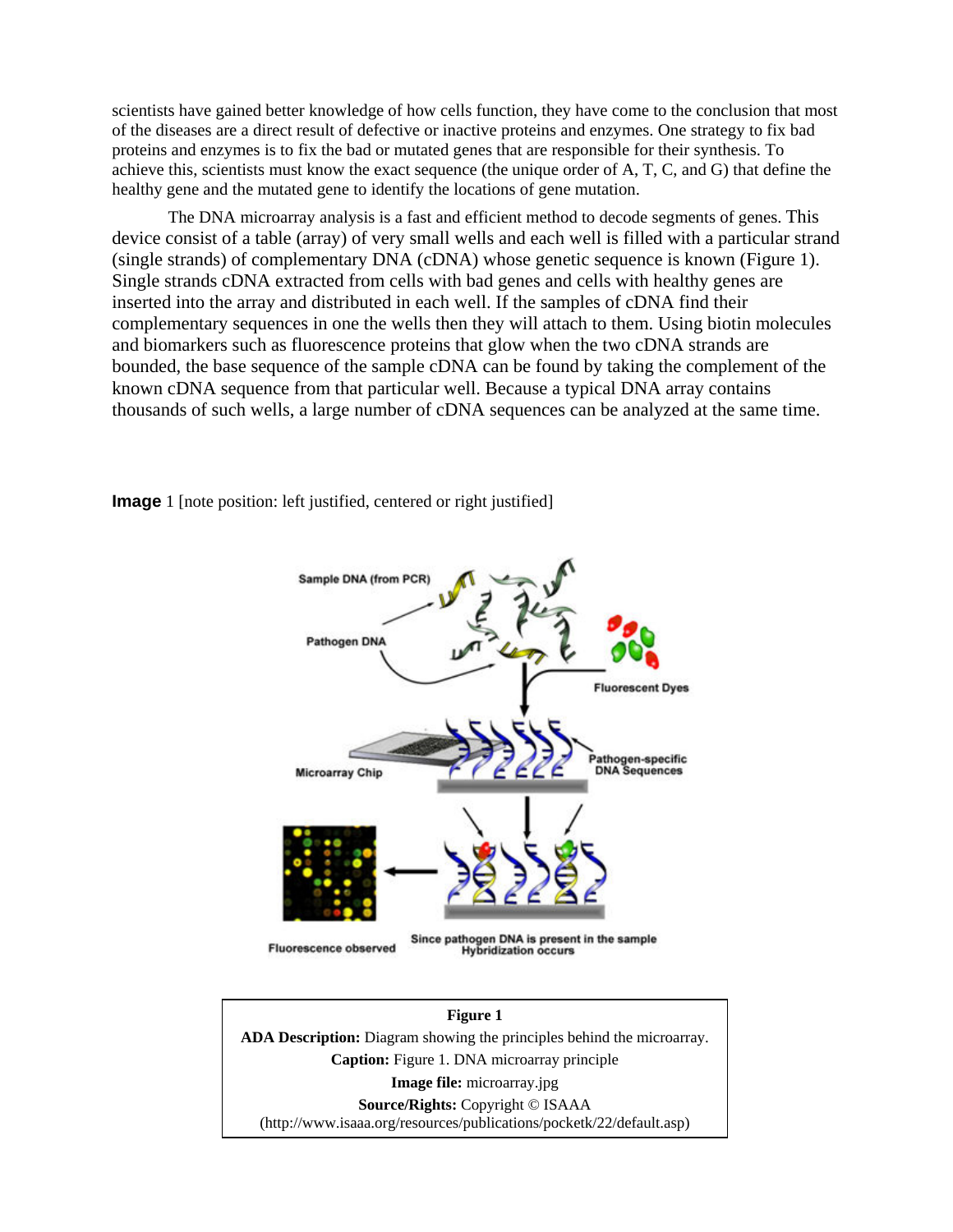#### **Vocabulary / Definitions**

| <b>Word</b>       | <b>Definition</b>                                                          |
|-------------------|----------------------------------------------------------------------------|
| Base pairing      | the linking between two nucleotide bases on opposite complementary DNA     |
|                   | strands that are connected by hydrogen bonds                               |
| Complementary DNA | single strand of DNA that is synthesized from messenger RNA (MRNA)         |
| <b>DNA</b>        | deoxyribonucleic acid contains genetic information for the development and |
|                   | functioning of living organisms                                            |
| Enzyme            | proteins that catalyze certain chemical reactions                          |
| Gene              | segment along the DNA that encodes a certain function for the organism     |
| Microarray        | a 2D array that assays biological material, usually DNA                    |
| Messenger RNA     | single stand of nucleotide bases transcribed from DNA and from which       |
|                   | proteins are synthesized                                                   |

#### **Associated Activities**

Decoding the tape

#### **Lesson Closure**

### **Assessment**

Gene Decoding Worksheet (worksheet.doc)

### **Lesson Extension Activities**

### **Additional Multimedia Support**

**References** 

#### **Attachments**

**Other** 

#### **Redirect URL**

**Contributors** Mircea Ionescu, Myla Van Duyn

#### **Copyright**

University of Houston GK12 Program

#### **Supporting Program**

University of Houston GK12 Program under the National Science Foundation Grant (DGE--0840889).

**Version: September 2010**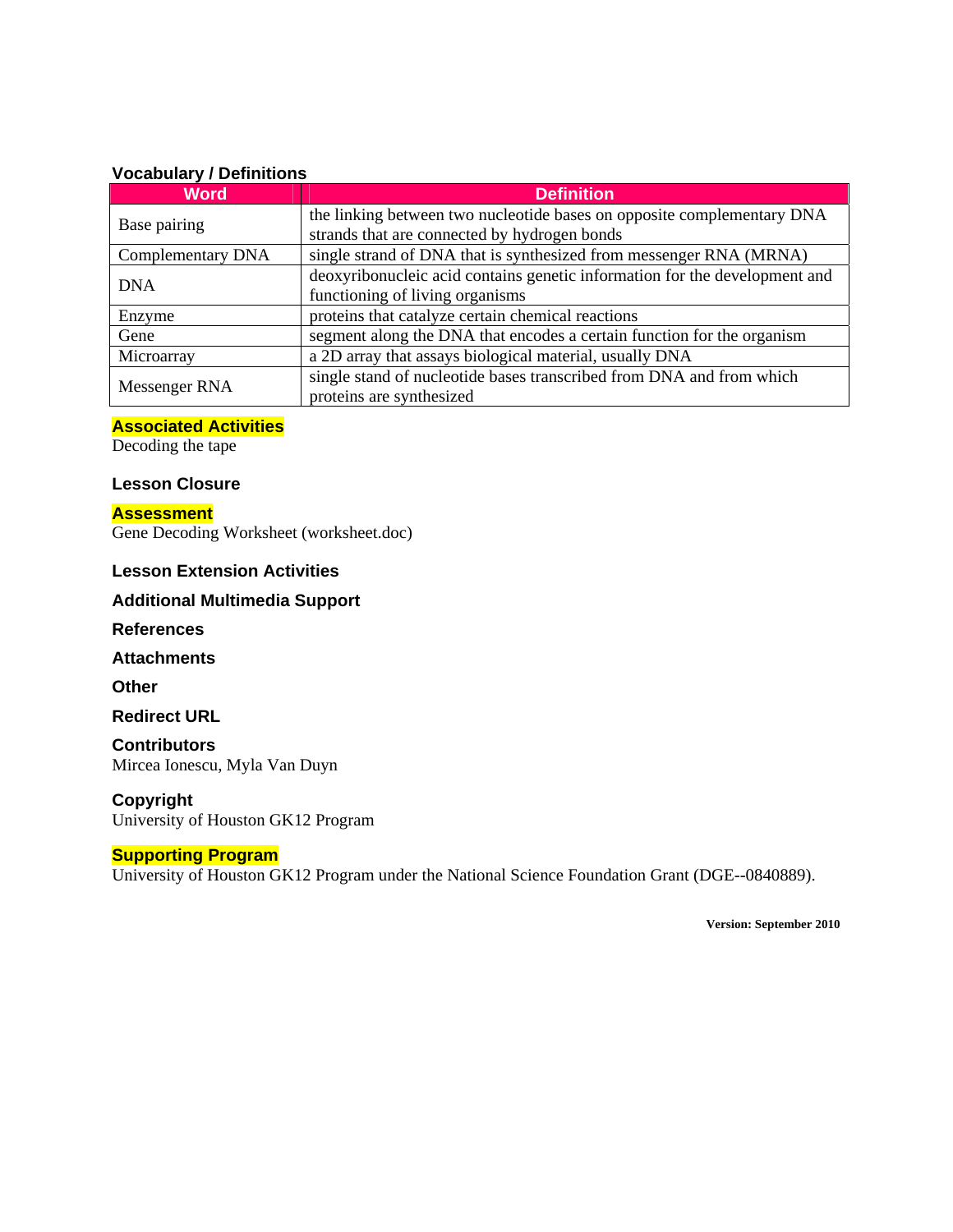## **Subject Area(s)**

Biology

### **Associated Unit**

None

### **Associated Lesson**

Genetic Decoding for Gene Therapy

### **Activity Title**

Decoding the Tape

**Header**



### **Image 1 ADA Description:** Rectangular shaped plate with a blue square in the middle that represents the microarray chip **Caption:** Microarray for genetic decoding **Image file:** gene\_array.jpg **Source/Rights:** Copyright © Affymetrix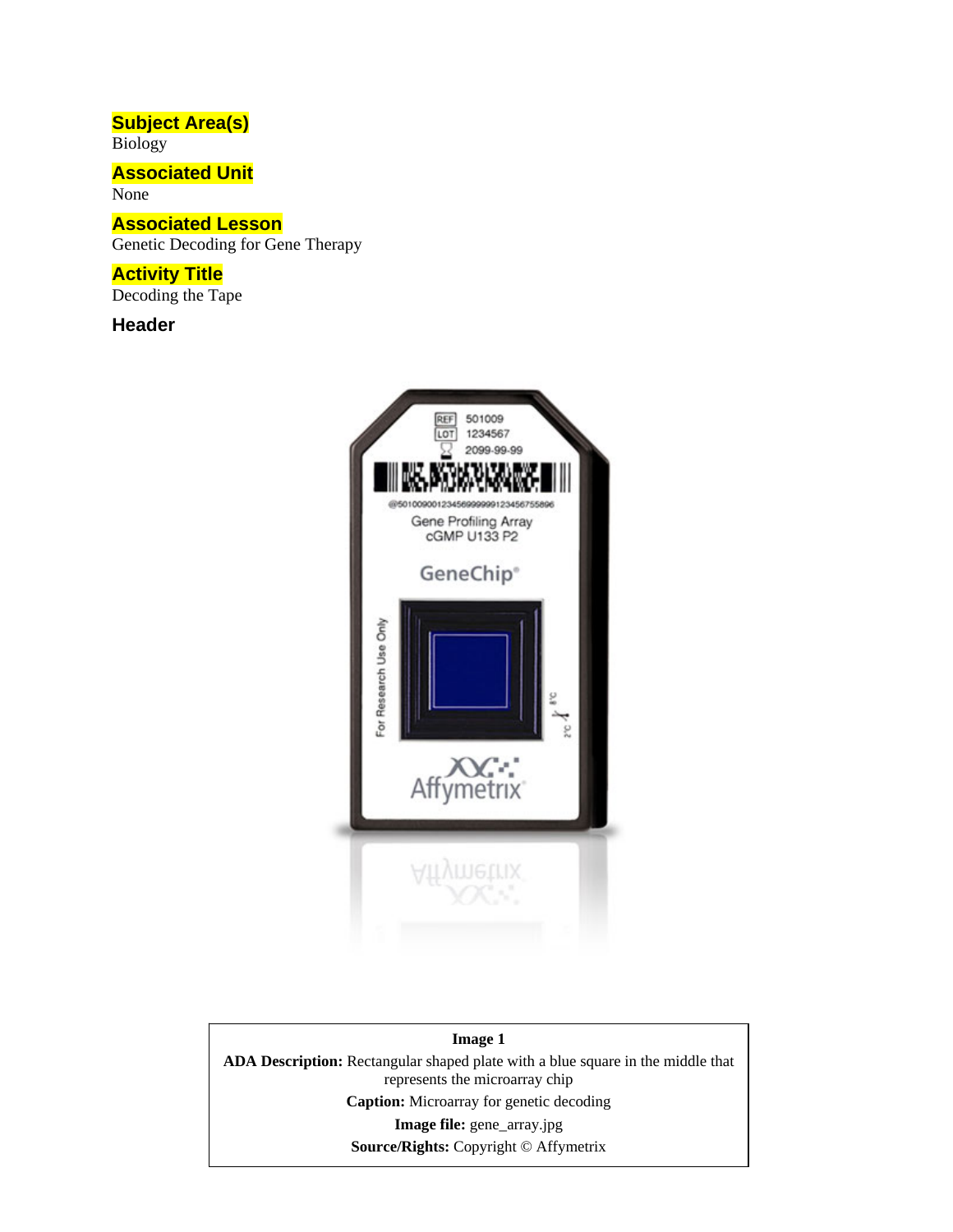#### **Grade Level 10 (9-12)**

### **Activity Dependency**

**Time Required** 

45 minutes

### **Group Size**

3 to 4 students

### **Expendable Cost per Group** US\$\_\_\_

### **Summary**

This activity introduces the method of fast genetic sequencing by DNA microarray to the class and the concept behind it. The activity consists of two parts: a short, interactive talk about genes, DNA, nucleotide bases and pairing rules (i.e. each base only binds to their complementary one, e.g., A-T and C-G), single strand messenger RNA (ribonucleic acid) and complementary DNA (cDNA); an interactive demonstration of a typical DNA microarray analysis using the online demonstration from the University of Utah Genetics Lab.

### **Engineering Connection**

Chemical engineers and biologists use genetic manipulation to study the role of genetic diseases and the predisposition of certain individuals to certain disease. Also, genetic manipulation is increasingly used to design plants that are immune to certain bacteria or pests and that grow faster and produce more, one of the most notorious examples being corn. Complex experiments are used to study the role of the genes in the functioning of cells and tissues. Nanotechnology and the manufacturing of nano-sized devices play a critical role in the genetic sequencing and analysis.

### **Engineering Category** = #1

Choose the category that best describes this activity's amount/depth of engineering content:

- 1. Relating science and/or math concept(s) to engineering
- 2. Engineering analysis or partial design
- 3. Engineering design process

### **Keywords**

Cancer, cDNA, DNA hybridization, DNA microarray, gene decoding, gene sequencing, genetic diseases, genetic mutation,

### **Educational Standards**

Biology: Texas Essential Knowledge and Skills (112.34. Biology, Beginning with School Year 2010-- 2011)

(6) Science concepts. The student knows the mechanisms of genetics, including the role of nucleic acids and the principles of Mendelian Genetics. The student is expected to:

(A) identify components of DNA, and describe how information for specifying the traits of an organism is carried in the DNA;

(B) recognize that components that make up the genetic code are common to all organisms;

(E) identify and illustrate changes in DNA and evaluate the significance of these changes;

(H) describe how techniques such as DNA fingerprinting, genetic modifications, and chromosomal analysis are used to study the genomes of organisms.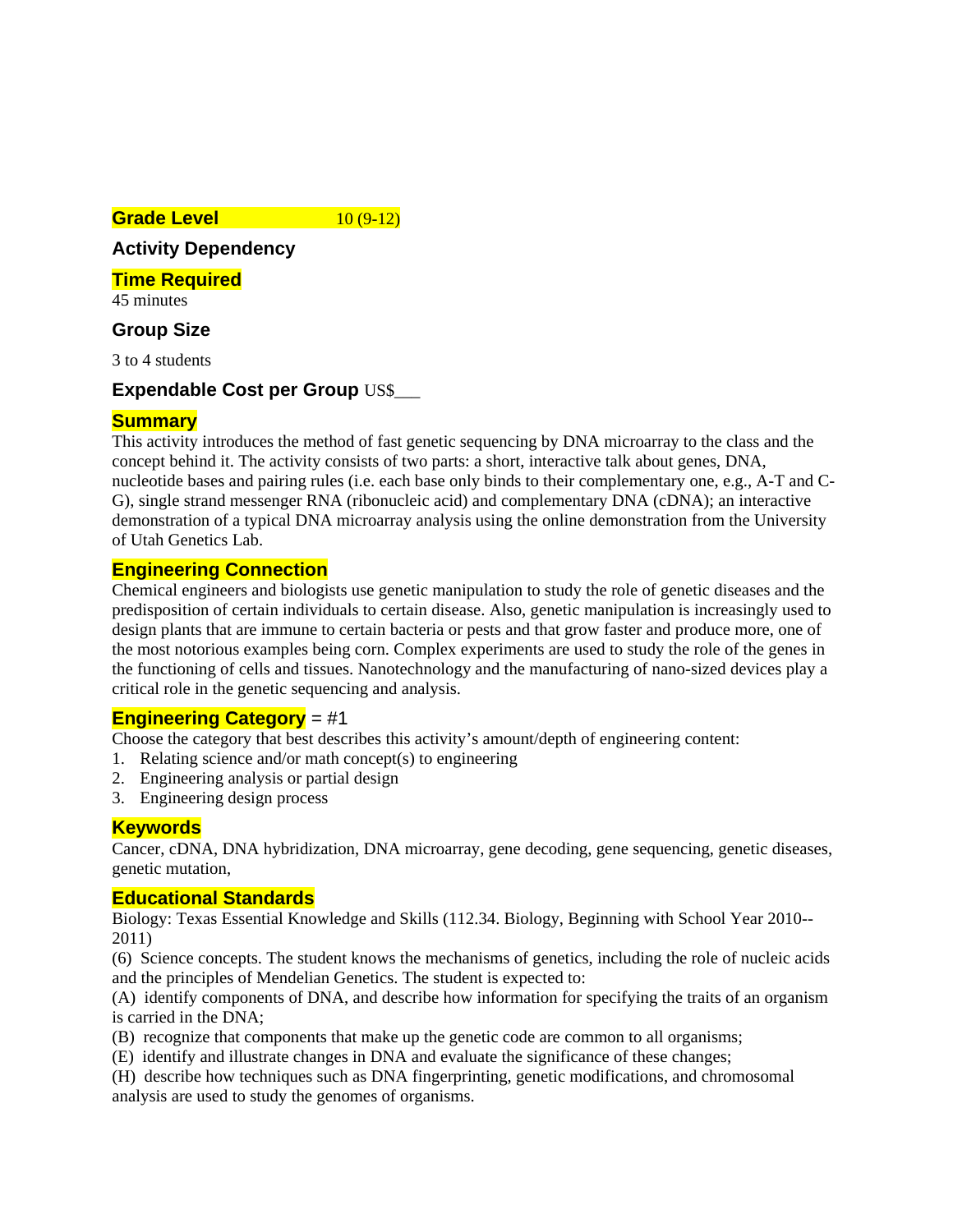### **Pre-Requisite Knowledge**

Basic knowledge of DNA and gene expression: students must know that genes are segments along the DNA, DNA is a double stranded (helix) molecule made of nucleotide bases (A, T, C, G), base pairing rules (A-T, C-G), gene expression (from DNA to messenger RNA (mRNA) to translation in the ribosome to protein).

### **Learning Objectives**

After this activity, students should be able to:

- know that many diseases result from proteins that don't function properly (misfolded, denatured proteins)
- know that protein defects are likely a result of genetic mutations in the genes that produced that protein
- know that genetic mutations are changes in the sequence of the nucleotide bases
- know the basic steps involved in gene sequencing: collecting samples of diseased (bad) tissue and healthy tissue to compare the genes in both samples, translation of DNA into mRNA and then into cDNA, attaching labeling protein to the sample of cDNA, DNA hybridization, microarray analysis to find the genetic sequence of the healthy gene and of the mutated gene

### **Materials List**

Each group needs:

- pen or pencil and the worksheet
- computer with internet connection and Java and Flash Player enabled web browser

To share with the entire class:

Projector for the short introductory lecture

### **Introduction / Motivation**

A relatively new field of research, gene therapy, promises to deliver highly effective treatments for genetic diseases by identifying the bad genes or the bad (mutated) sequence of nucleotide bases in a gene and replace them with normal ones. The first step involved in this complex process is the comparison of the mutated genes with the normal ones and identifying all the locations in the base sequence that have undergone mutations. The tremendous amount of genes and their sequences that need to be studied is overwhelming but a fast method has been developed in the late 1990s that allows for such genetic analysis to be done in a much shorter amount of time by using a DNA (deoxyribonucleic acid) microarray. This device consists of a table (array) of very small wells and each well is filled with a particular strand (single strands) of complementary DNA (cDNA) whose genetic sequence is known. Single strand DNA extracted from cells with bad genes is inserted into the array and distributed in each well. If it finds a complementary sequence in one the wells then it will attach to it. Using biotin molecules and biomarkers such as fluorescence proteins that glow when the two DNA strands are bounded, the microarray wells that contain complementary sequences that have bound to each other can be identified using a laser scanner and a computer for data analysis. Thus, the base sequence of the sample DNA can be found by taking the complement of the known cDNA sequence residing in the microarray well. Because a typical DNA array contains thousands of such wells, a large number of DNA sequences can be analyzed at the same time.

 The DNA microarray helps scientists to find genetic mutations by comparing DNA from healthy and diseases cells such as cancer cells. The ultimate goal is to find the genes and the exact genetic mutations that are responsible for generating diseases such as cancer, diabetes, Alzheimer's and inherited genetic disorders. To motivate students about the importance of genetic decoding, a short presentation on cancer and how genetic mutations usually result in cancer should be given. An excellent resource about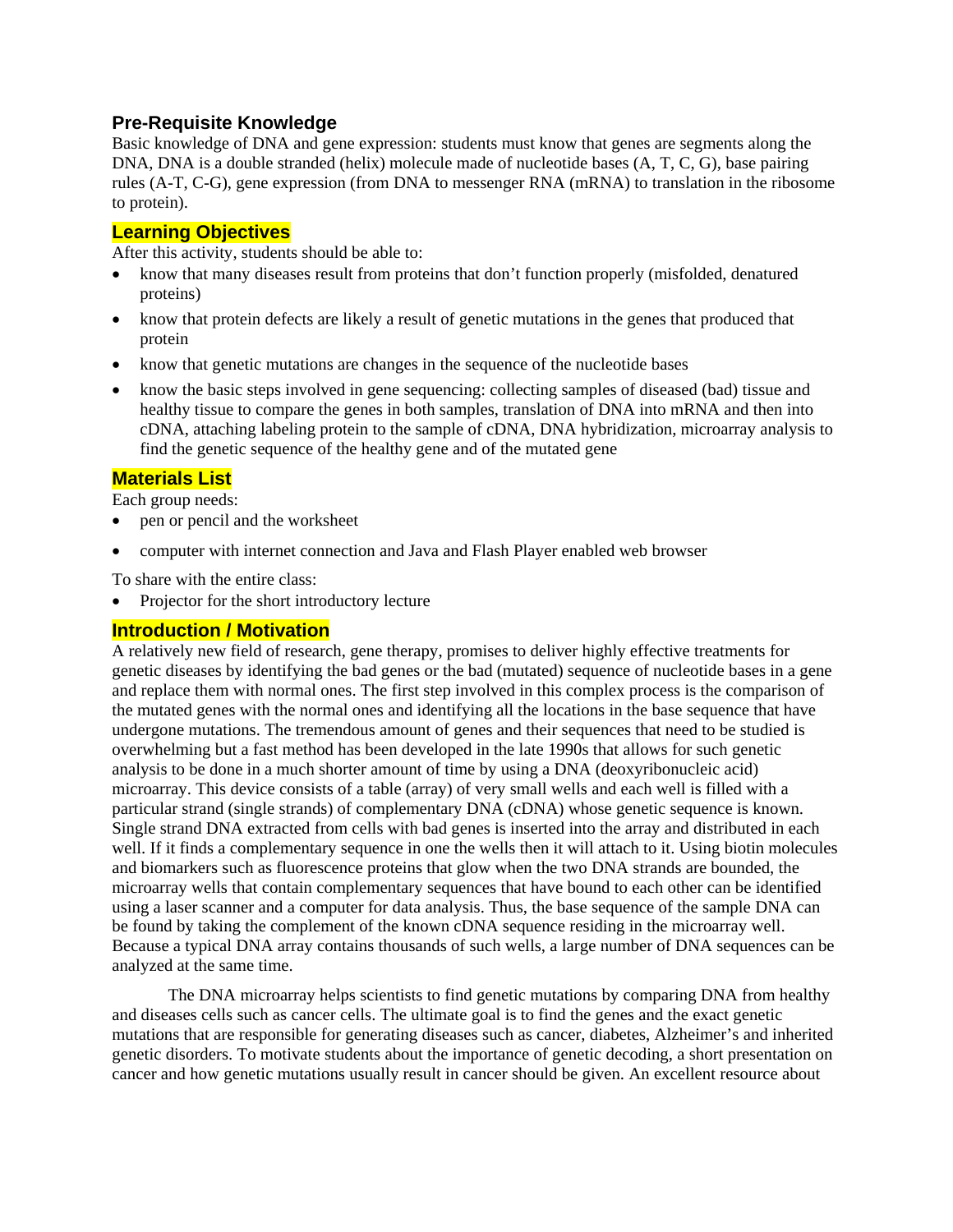this can be found at the National Institutes of Health website (http://ghr.nlm.nih.gov/handbook). Also, students should be reminded about DNA, mRNA, cDNA, and the rules of base pairing.

| <b>Word</b>                 | <b>Definition</b>                                                                                                      |
|-----------------------------|------------------------------------------------------------------------------------------------------------------------|
| Base pairing                | the linking between two nucleotide bases on opposite complementary DNA strands<br>that are connected by hydrogen bonds |
| Complementary<br><b>DNA</b> | single strand of DNA that is synthesized from messenger RNA (MRNA)                                                     |
| <b>DNA</b>                  | deoxyribonucleic acid contains genetic information for the development and                                             |
|                             | functioning of living organisms                                                                                        |
| Enzyme                      | proteins that catalyze certain chemical reactions                                                                      |
| Gene                        | segment along the DNA that encodes a certain function for the organism                                                 |
| Microarray                  | a 2D array that assays biological material, usually DNA                                                                |
| Messenger                   | single stand of nucleotide bases transcribed from DNA and from which proteins are                                      |
| <b>RNA</b>                  | synthesized                                                                                                            |

### **Vocabulary / Definitions**

### **Procedure**

### **Background**

The activity is based on the interactive online demonstration from the University of Utah Genetics Lab (http://learn.genetics.utah.edu/content/labs/microarray/) and provides very useful information on the importance of gene decoding and how can this be accomplished by fast genetic decoding. The students will need to access website by using the link above and perform Part 3: The experiment. The step by step demonstration contains explanations and descriptions of the biological and chemical phenomena involved and provides students with brief reviews about DNA, mRNA, cDNA, and base paring.

#### **Before the Activity**

 Start a short conversation with the pupils about genetic diseases and the role of genes and the mutations that take place in the base sequence of genes. Guide the discussion toward the concept of gene therapy, i.e., what if one knows that a particular genetic mutation in a certain gene is responsible for a disease or for predisposition toward a disease and what if one can design a method to replace this faulty or bad gene with a healthy. The following link provides some useful information on gene therapy: http://www.ornl.gov/sci/techresources/Human\_Genome/medicine/genetherapy.shtml

#### **With the Students**

- 1. Have the students form groups of three or four people and have them sit in front of a computer
- 2. Students should go to the following webpage: http://learn.genetics.utah.edu/content/labs/microarray/
- 3. Click on the microarray icon and choose Chapter 3: The Experiment
- 4. Students should follow the instructions and pay attention to the text bubbles describing each step of the demonstration.
- 5. Perform the post-activity assessment

**Attachments Worksheet.doc** 

**Safety Issues** 

 $\bullet$ 

**Troubleshooting Tips** 

**Investigating Questions**